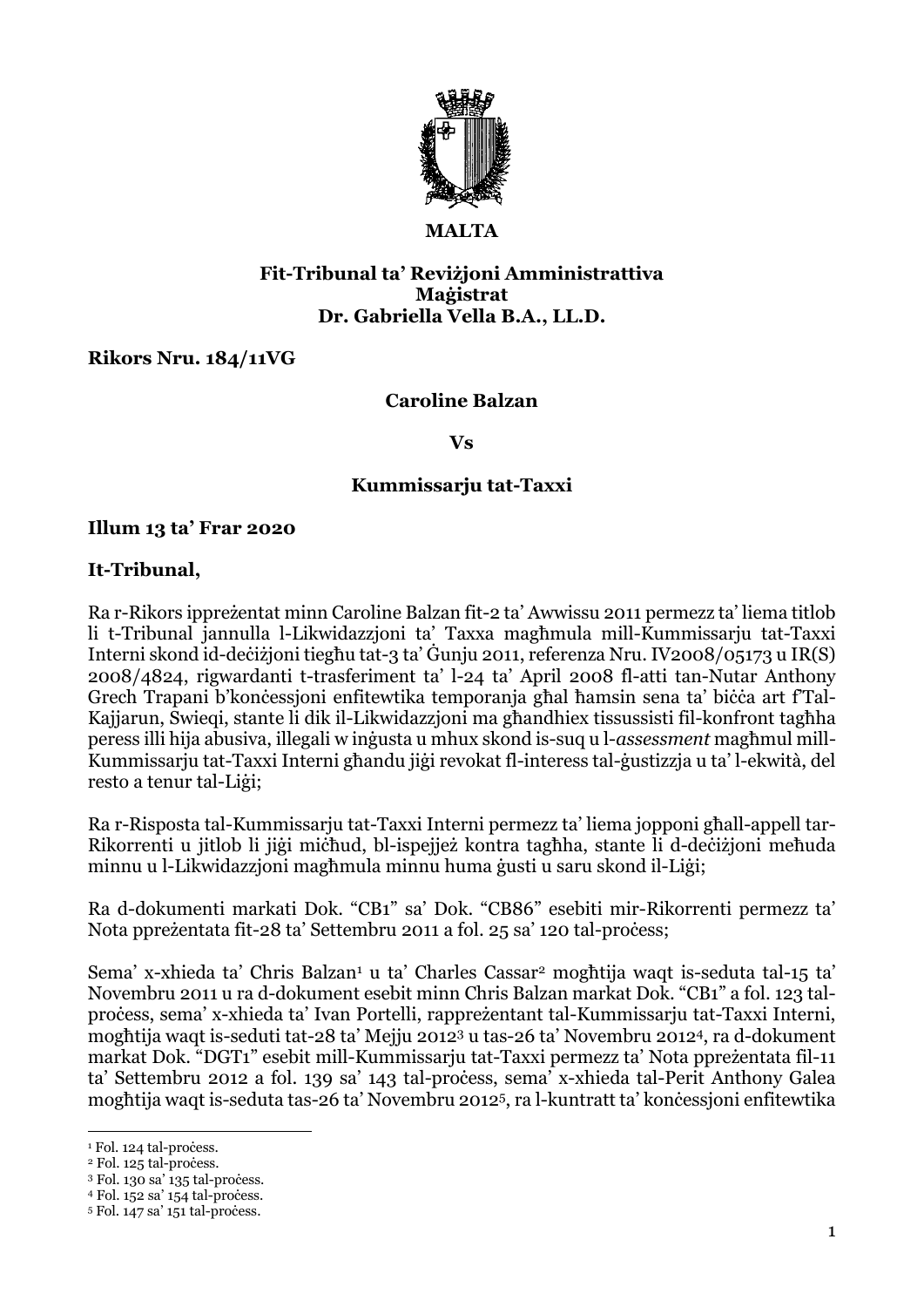temporaneja fl-atti tan-Nutar Anthony Grech Trapani datat 24 ta' April 2008 a fol. 157 sa' 161 tal-process;

Ra li waqt is-seduta tal-15 ta' Novembru 2011 id-difensur tal-Kummissarju tat-Taxxi Interni ddikjarat li l-istess Kummissarju mhux qed jinsisti li jitressaq bħala xhud il-Perit David Vassallo għall-konferma tad-dokument Dok. "CB1" esebit minn Chris Balzan a fol. 123 talprocess:

Ra li b'Digriet mogħti fit-8 ta' Marzu 2012<sup>6</sup> it-Tribunal ordna li ssir korrezzjoni fir-Rikors promotur u kull fejn meħtieġ fl-atti fis-sens illi "Il-Kummissarju tat-Taxxi Interni" jiġi indikat bħala "Il-Kummissarju tat-Taxxi";

Ra r-Relazzjoni ta' l-Assistent tat-Tribunal il-Perit Elena Borg Costanzi a fol. 164 sa' 166 talproċess u ra l-mistoqsijiet in esekussjoni magħmula mill-partijiet kontendenti lill-Assistent tat-Tribunal il-Perit Elena Borg Costanzi u ra r-risposti ta' l-imsemmija Perit għal tali mistoqsijiet7;

Ra li b'Digriet mogħti fit-22 ta' Jannar 2015<sup>8</sup> it-Tribunal issosspenda l-prolazzjoni tassentenza sabiex l-Assistent tat-Tribunal il-Perit Elena Borg Costanzi tħejji rapport li fih tiddetermina ċ-ċens annwu u temporaneju tal-proprjetà mertu tal-proċeduri;

Ra r-Relazzjoni ulterjuri ta' l-Assistent tat-Tribunal il-Perit Elena Borg Costanzi a fol. 182 u 183 tal-process;

Ra li waqt is-seduta tad-9 ta' Marzu 2015<sup>9</sup> id-difensur tar-Rikorrenti ddikjara li f'dan listadju t-tieni stima ta' l-Assistent tat-Tribunal il-Perit Elena Borg Costanzi hija *ultra vires* stante li ġjaladarba l-ewwel stima kienet żbaljata u ġiet hekk dikjarata mill-atti, din ma tistax tiġi varjata stante li l-istima magħmula mid-Dipartiment ġia ma tikkumbaċjax ma' l-istima tal-Perit tat-Tribunal u għalhekk it-talbiet tal-Kummissarju tat-Taxxi ma jistgħux jiġu milqugħa abbażi ta' l-ewwel stima u lanqas tat-tieni stima. Ra r-Risposta tal-Kummissarju tat-Taxxi għal dawn is-sottomissjonijiet tar-Rikorrenti<sup>10</sup>;

Sema' t-trattazzjoni finali da parte tad-difensuri tal-partijiet kontendenti;

Ra l-atti kollha tal-kawża;

## **Ikkonsidra:**

In forza ta' kuntratt fl-atti tan-Nutar Anthony Grech Trapani datat 24 ta' April 2008<sup>11</sup>, issoċjetà Champalin Company Limited ikkonċediet lir-Rikorrenti b'titolu ta' enfitewsi temporaneja għall-perijodu ta' 50 sena dekoribbli mid-data ta' l-att *sit fabbrikabbli ta'* forma triangolari b'faccata fug Trig il-Majjistral ga trig gdida progettata bla isem fiz-zona *tal-Madliena, limiti tas-Swieqi, ġa l-limiti tal-Għargħur, formanti parti din il-plot mill*għalqa "Tal-Kajjarun", kontrada "Ta' Stronka", fiż-żona l-Madliena, limiti tas-Swieqi, ga fil-limiti tal-Gharghur, tal-kejl superficjali din il-plot ta' cirka disa mija erba' u erbghin *punt żero tmienja metri kwadri (944.08m2) ġa mitejn u ħmistax qasab kwadri (215q2),* mill-liema kejl il-parti kostruwibbli għandha kejl superfiċjali ta' ċirka sitt mija disa' u

<sup>&</sup>lt;sup>6</sup> Fol. 127 tal-process.

 $7$  Fol. 168 sa' 172 tal-process.

<sup>&</sup>lt;sup>8</sup> Fol. 179 tal-process.

<sup>9</sup> Fol. 180 u 181 tal-process.

<sup>&</sup>lt;sup>10</sup> Fol. 186 u 187 tal-process.

<sup>&</sup>lt;sup>11</sup> Fol. 157 sa' 161 tal-process.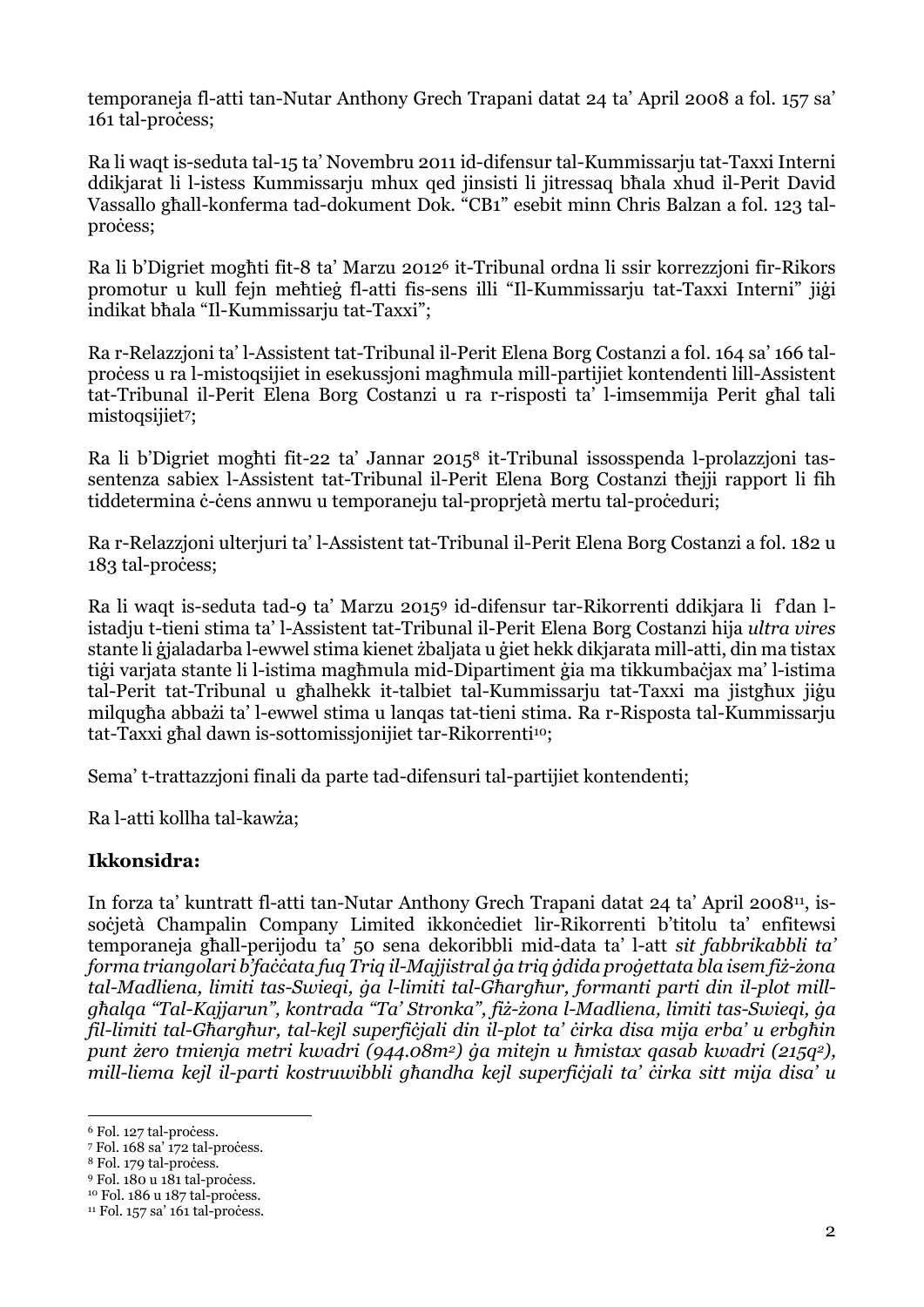*erbgħin punt tmienja tmienja metri kwadri (649.88m2) ġa mija tmienja u erbgħin qasba kwadra (148q2) filwaqt li l-arja rimanenti hija destinata għat-triq u l-front garden,* verso ċ-ċens annwu u temporaneju ta' €2,330.

Mill-provi prodotti jirriżulta li meta din il-konċessjoni ġiet komunikata lill-Kummissarju tat-Taxxi Interni, il-Kummissarju inkariga lill-Perit Anthony Galea sabiex jagħtih stima talvalur reali tal-proprjetà fiż-żmien tat-trasferiment. L-istima mogħtija mill-Perit Anthony Galea kienet waħda *best of judgement* għall-valur ta' €690,00012. A bażi ta' tali stima l-Kummissarju tat-Taxxi Interni ħareġ Likwidazzjoni ta' Taxxa fil-konfront tar-Rikorrenti permezz ta' liema talabha tħallas it-taxxa dovuta fuq il-valur addizzjonali taxxabbli relattiv għaċ-ċens annwu u temporaneju determinat ta'  $\epsilon$ 34,500 flimkien mat-taxxa addizzjonali. Ir-Rikorrenti oġġezzjonat għal din il-Likwidazzjoni ta' Taxxa in bażi għall-oġġezzjoni li lvalur taċ-ċens annwu u temporaneju dikjarat fl-att ta' konċessjoni enfitewtika jirrifletti lvalur reali taċ-ċens annwu u temporaneju għall-proprjetà hekk konċessa lilha fiż-żmien tattrasferiment, ossia fl-24 ta' April 200813. Wara l-oġġezzjoni tar-Rikorrenti l-Perit Galea aċċeda fil-proprietà in kwistioni u ta valur ta' €490,000 bħala l-valur reali ta' l-imsemmija proprjetà fiż-żmien tat-trasferiment. A bażi ta' tali stima l-Kummissarju tat-Taxxi Interni għadda għas-segwenti deċiżjoni: *at objection stage, reference was again made to the departmental engineer who, after taking into consideration objection of transferee, revised his original valuation to €24,500. Therefore the Commissioner directs that the claim is to be revised on the basis of the difference in values between the latter value and the price declared. On the other hand, transferee failed to produce any evidence to show that the value declared in the deed is correct. Under the circumstances, the Commissioner sees no valid reason for discarding the advice obtained by him and confirms his assessment in that respect. As regards additional duty, this was imposed in terms of article 52(4) of the Duty on Documents and Transfers Act (Cap. 364), whereby the transferee shall be liable to pay an additional duty equal to the amount of estimated duty as determined by the Commissioner. The amount of additional duty properly chargeable in this case was €19,260. However, following the revision as directed in the preceding minute, the Commissioner directs that the amount of additional duty should be proportionally reduced to €13,260. Otherwise the Commissioner sees no valid reason to remit or reduce further the additional duty incurred. Wherefore, the Commissioner, does not see any valid reason to cancel the assessment in question as desired by transferee and, in accordance with the provisions of article 56(3) of the Duty on Documents and Transfers Act (Cap. 364) he does hereby determine the duty and additional duty payable by Caroline Balzan in respect of the aforesaid transfer to be €13,260 and €13,260 respectively, for a total amount payable of €26,25014.*

In segwitu għal tali deċiżjoni l-Kummissarju tat-Taxxi Interni ħareġ Likwidazzjoni ta' Taxxa bil-Kont Nru. IV118708 datata 12 ta' Lulju 2011<sup>15</sup> fil-konfront tar-Rikorrenti permezz ta' liema talabha tħallas is-somma ta' €13,260 bħala taxxa fuq il-valur addizzjonali taxxabbli ta' €265,200, flimkien mat-taxxa addizzjonali fl-ammont ta' €13,260. Ir-Rikorrenti ħassitha aggravata bid-deċiżjoni tal-Kummissarju tat-Taxxi Interni datata 3 ta' Ġunju 2011 u bil-ħruġ ta' din il-Likwidazzjoni ta' Taxxa fil-konfront tagħha w interponiet appell minnhom għal quddiem dan it-Tribunal. Hija titlob li l-imsemmija deċiżjoni u konsegwenti Likwidazzjoni ta' Taxxa bil-Kont Nru. IV118708 jiġu annullati u revokati stante li huma abbusivi, illegali w inġusti u mhux skond is-suq.

<sup>&</sup>lt;sup>12</sup> Vide xhieda mogħtija mill-Perit Anthony Galea waqt is-seduta tas-26 ta' Novembru 2012, fol. 147 sa' 154 tal-proċess.

<sup>&</sup>lt;sup>13</sup> Vide pg. 1 tad-deċiżjoni ta' rifjut ta' oġġezzjoni a fol. 141 tal-proċess.

<sup>&</sup>lt;sup>14</sup> Deċiżjoni datata 3 ta' Ġunju 2011, fol. 142 u 143 tal-process.

<sup>&</sup>lt;sup>15</sup> Fol. 140 u 141 tal-process.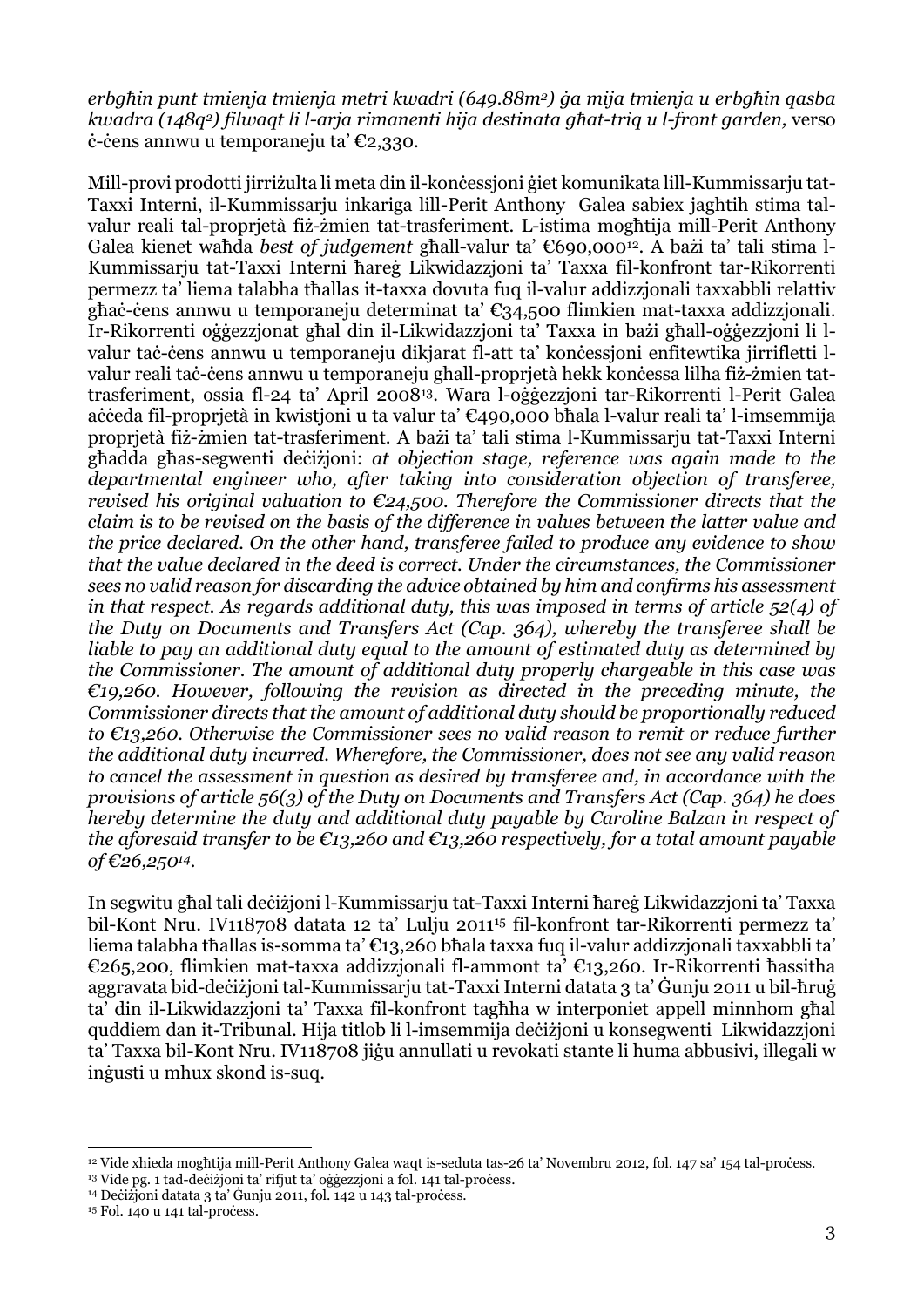Ir-Rikorrenti tibbaża l-appell tagħha mid-deċiżjoni tal-Kummissarju tat-Taxxi Interni datata 3 ta' Ġunju 2011 u mill-konsegwenti Likwidazzjoni ta' Taxxa bil-Kont Nru. IV118708 fuq is-segwenti aggravji:

- · Illi l-proprietà in kwistioni li giet trasferita bil-kuntratt ta' l-24 ta' April 2008, fl-atti tan-*Nutar Anthony Grech Trapani, m'hijiex kuntratt ta' bejgħ imma kuntratt ta' enfitewsi temporanja għal perijodu ta' 50 sena;*
- *• Illi d-direttarju temporaneju baqa' l-persuna li trasferit l-art lill-mittenti ossia Champalin Company Limited;*
- *• Illi l-proprjetà libera u franka qatt ma tista' ssir proprjetà tal-mittenti imma il-mittenti għandha l-obbligu biex tagħmel benefikati fuq l-istess art a benefiċċju tal-padrun dirett, liema benefikati jintilfu favur l-istess padrun dirett;*
- *• Illi l-intimata in effetti kellha tagħmel benefikati fuq l-istess art ta' €116,468.67 meta effettivament hija għamlet benefikati skond riċevuti ta' ċirka €500,000;*
- · Illi terz ta' l-art biss hija żviluppabbli kif jirriżulta mill-permess tal-MEPA, li fugha tista' *tibni semi-detached;*
- *• Illi dawn il-benefikati saru a benefiċċju ta' Champalin Company Limited għax hija qatt ma tista' ssir proprjetarja ta' l-istess art u/jew benefikati mibnija fuq l-istess art stante illi skond il-Liġi, l-iktar dritt li talvolta jista' jkollha jekk jissussistu illi l-kundizzjonijiet stabbiliti fil-Liġi huwa ta' inkwilinat però dan huwa wkoll vjetat minħabba ddisposizzjonijiet ta' l-Artikolu 16 tal-Kap.158 tal-Liġijiet ta' Malta li jistipula illi ddisposizzjoni ta' l-Artikolu 12 tal-Kap. 158 tal-Liġijiet ta' Malta m'għandhomx japplikaw* ghal kuntratt ta' enfitewsi temporanja li jsir fl-1 ta' Gunju 1995 jew wara dik id-data;
- *• Illi għalhekk ma tistax lanqas tgawdi minn titolu ta' inkwilinat u għalhekk il-proprjetà in kwistjoni tirriverti totalment f'idejn is-soċjetà Champalin Company Limited;*
- *• Illi hawnhekk dan it-Tribunal għandu japprezza dak riportat fil-kawżi quddiem il-Qrati* nostrani u cioè fil-kawża fl-ismijiet Galea Testaferrata et v. Prim' Ministru deciża fit-3 *ta' Ottubru 2000 (Rikors 348/91), fejn għalkemm din il-kawża kienet tittratta fuq ċens perpetwu, dik is-sentenza kif diversament preseduta sabet favur ir-rikorrenti u kkonkludiet li l-liġi kienet waħda anti-kostituzzjonali u dan billi dak stipulat mill-Kap. 158 jammonta għal teħid forzuz tal-proprjetà tal-padrun dirett għal liema teħid ma hemmx maħsub kumpens ġust u xieraq; …*
- *• Illi wieħed forsi jasal sabiex jifhem li l-indħil fil-proprjetà tal-privat jista' jkun* ragonevolment gustifikat meta dan ikun għal skop pubbliku, iżda huwa illogiku w inaccettabbli li wiehed jasal sabiex jippretendi li enfitewta li b'ebda mod ma ghandha bżonn protezzioni ta' servizzi sociali arbitrariament tithalla tiehu l-proprjetà ta' terzi bliskuża ta' ligi li l-għan tagħha se mai kien li jipproteģi lil min għandu bżonn. Anke kieku wieħed kellu jaċċetta li l-ligi fiha infisha hija raġonevolment ġustifikata bi skop pubbliku li jigu protetti enfitewti li gegħdin fil-bżonn, però l-esponenti ma jistgħux ma jagħmlux riferenza għall-każijiet ģia decizi mill-Qorti Ewropea fir-rigward ta' indħil fil-proprjetà tal-privat mill-Istat Malti bhal kazijiet ta' Ghigo v. Malta, ta' Amato Gauci v. Malta, L*esponenti jinnutaw illi dik il-Qorti stess indikat li l-Istat ma jistax jippretendi li l-privat* ikun karitattuz ma' individwi ohra billi jċedi l-proprjetà tieghu lil terzi, iżda l-obbligu ta' *akkomodazzjoni soċjali huwa fuq l-Istat u mhux fuq il-privat. Wieħed forsi jasal biex jifhem li familja fil-bżonn għandha tiġi mejjuna, mill-Istat (kif tippretendi l-Qorti Ewropea) u forsi anke mill-individwu privat bħala membru f'soċjetà, iżda l-esponenti* fdan il-każ gegħdin jigu pretiżi li jċedu l-proprjetà tagħhom lil persuni li b'ebda mod ma *għandhom bżonn xi karità jew protezzjoni; …*
- Illi aħalhekk huwa stabbilit fil-Liai illi anki kieku l-mittenti kellha xi dritt biex tirriverti l-koncessioni enfitewtika temporanja fwahda perpetwa, haga li m'ghandhiex, dawn l*artikoli tal-Liġi u senjatament l-artikoli 12(4), 12(5) u 12(6) tal-Kap. 158 jivvjolaw iddrittijiet fondamentali ta' l-atturi fejn l-atturi jagħmlu referenza u jiġbdu l-attenzjoni ta'* din l-Onorabbli Oorti ghal dak enuncjat fil-kawża deciża 'res judicata' moghtija mill-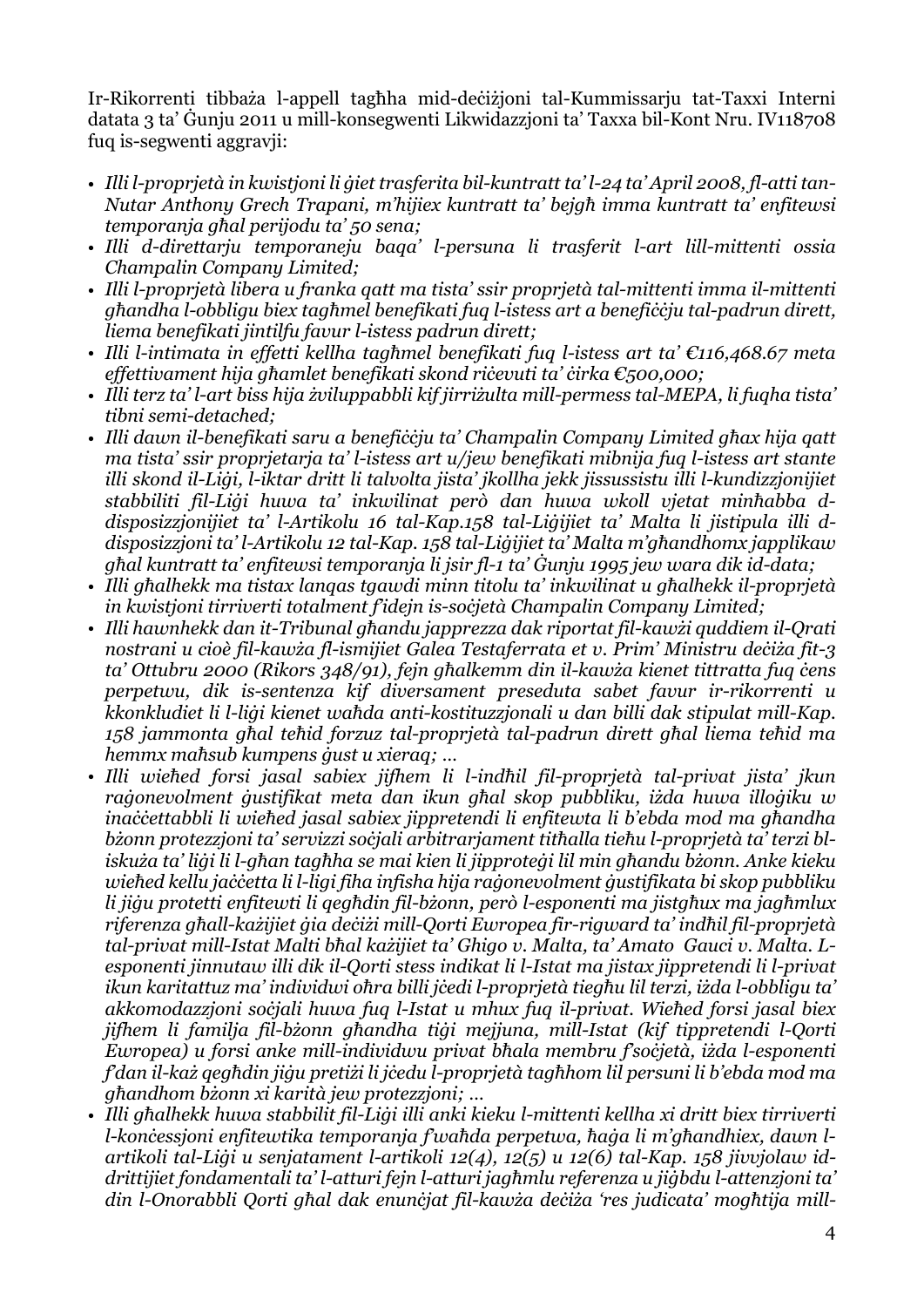*Onor. Imħallef Raymond C. Pace fl-ismijiet Paola sive Pawlina Vassallo v. Maria Dalli, mogħtija mill-Prim' Awla tal-Qorti Ċivili nhar it-30 ta' Ottubru 2008 (Citaz. 938/2007)…;*

- *• Illi fiċ-ċirkostanzi ġialadarba dan mhux bejgħ imma konċessjoni enfitewtika temporanja, bil-limitazzjonijiet kollha fuq imsemmija, il-Kummissarju tat-Taxxi Interni ma kellux raġuni biex jivvaluta l-art bil-prezz li huwa ivvalutaha, stante illi fiċ*cirkostanzi l-intimata kienet obbligata li taghmel benefikati fug l-art li wara li ghalag il*perijodu ta' ħamsin sena, dawn kienu ser jiġu gawduti minn Champalin Company Limited u mhux minnha;*
- · Illi għalhekk wara l-perijodu ta' ħamsin sena, hija bla dubbju kien ħa jkollha telf u mhux *apprezzament fil-proprjetà tagħha u fl-assi patrimonjali tagħha;*
- *• Illi għalhekk id-deċiżjoni tal-Kummissarju tat-Taxxi Interni għandha tiġi revokata stante illi hija qed titħallas b'ċens annwu u temporanju tas-suq, konsidrat ukoll ilbenefikati li hija per forza kellha tagħmel fuq l-art in kwistjoni biex tgawdi l-art li hija akkwistat mingħand is-soċjetà mittenti huma ta' valur sostanzjali li jnaqqsu mill-valur intrinsiku taċ-ċens li talvolta jista' jiġi imponut fuq l-art;*
- Min hi dik il-persuna ta' moħħha san li ser tieħu biċċa art b'ċens ta' €34.500 fis-sena *meta hija tkun nefqet biex tibni din l-istess art €500,000 wara liema perijodu lbenefikati kollha jispiċċaw f'idejn Champalin Limited? Huwa bla dubju garantit li ma* ssib l-ebda persuna ta' moħħha san li tagħmel dan it-tip ta' negozju, kif jippretendi l-*Kummissarju tat-Taxxi Interni;*
- Illi mid-dritt Ruman l-istitut ta' l-enfitewsi die stabbilit biex precizament wiehed ihallas *canone raġonevoli biex il-persuna li tkun ħadet dik l-art jiżviluppa u jgawdiha għal perijodu miftiehem, wara liema perijodu terġa taqa' f'idejn id-direttarju;*
- · Illi b'dak li qed jipprova jeżigi l-Kummissarju tat-Taxxi Interni, huwa li qed jikkonsidra *din l-art qisha ġiet mogħtija b'ċens perpetwu lir-Rikorrenti meta effettivament din ġiet* moghtija b'čens temporanju ghal perijodu ta' hamsin sena biss, liema perijodu ma jistax jiggedded u li tieghu r-rikorrenti langas tista' tgawdi l-istess proprjetà taht titolu ta' *inkwilinat;*
- *• Illi għalhekk il-mittenti tħossha aggravata bil-likwidazzjoni tal-Kummissarju tat-Taxxi* Interni u għalhekk ma għandhiex tħallas l-ammont ta' taxxa u penali kif stabbilit millistess Kummissarju li għandu l-assessment tiegħu jiġi revokat u dak li hemm imniżżel fil*kuntratt ta' trasferiment ta' l-24 ta' April 2008, fl-atti tan-Nutar Dr. Anthony Grech Trapani, huwa ġust u reali, meħud kont il-fatt illi l-proprjetà in kwistjoni tirriverti lura* fidejn is-socjetà venditrici u l-benefikati li hija trid taghmel fug l-istess art<sup>16</sup>.

Il-Kummissarju tat-Taxxi Interni, illum Kummissarju tat-Taxxi, jopponi għall-appell tar-Rikorrenti mid-deċiżjoni tiegħu datata 3 ta' Ġunju 2011 u mill-konsegwenti Likwidazzjoni ta' Taxxa bil-Kont Nru. IV118708 u jitlob li l-istess jiġi miċħud stante li d-deċiżjoni meħuda minnu u l-Likwidazzjoni magħmula minnu huma ġusti u saru skond il-Liġi.

Minn eżami tal-provi prodotti jirriżulta li l-Kummissarju tat-Taxxi Interni iddetermina lvalur reali taċ-cens annwu u temporaneju dovut għall-koncessjoni mertu ta' dawn ilproċeduri fiż-żmien tat-trasferiment, ossia l-valur ta' €24,50017, a bażi tal-valur ta' €490,000 mogħti mill-Perit Anthony Galea18. Mix-xhieda tal-Perit Anthony Galea<sup>19</sup> però jirriżulta li l-valur ta' €490,000 mogħti minnu huwa għal proprjetà *freehold* peress illi millinformazzjoni li kellu għall-fini ta' l-inkarigu mogħti lilu mill-Kummissarju tat-Taxxi Interni ma kienx jirriżulta li l-art mertu ta' dawn il-proċeduri kienet qed tiġi konċessa b'titolu ta'

<sup>&</sup>lt;sup>16</sup> Rikors Promotur a fol. 1 sa' 8 tal-process.

<sup>&</sup>lt;sup>17</sup> Vide para. 4 tad-deċiżjoni datata 3 ta' Ġunju 2011, fol. 142 tal-proċess.

 $18 \text{ } \text{£}490,000\div 20 = \text{£}24,500.$ 

<sup>&</sup>lt;sup>19</sup> Xhieda moghtija waqt is-seduta tas-26 ta' Novembru 2012, fol. 147 sa' 154 tal-process.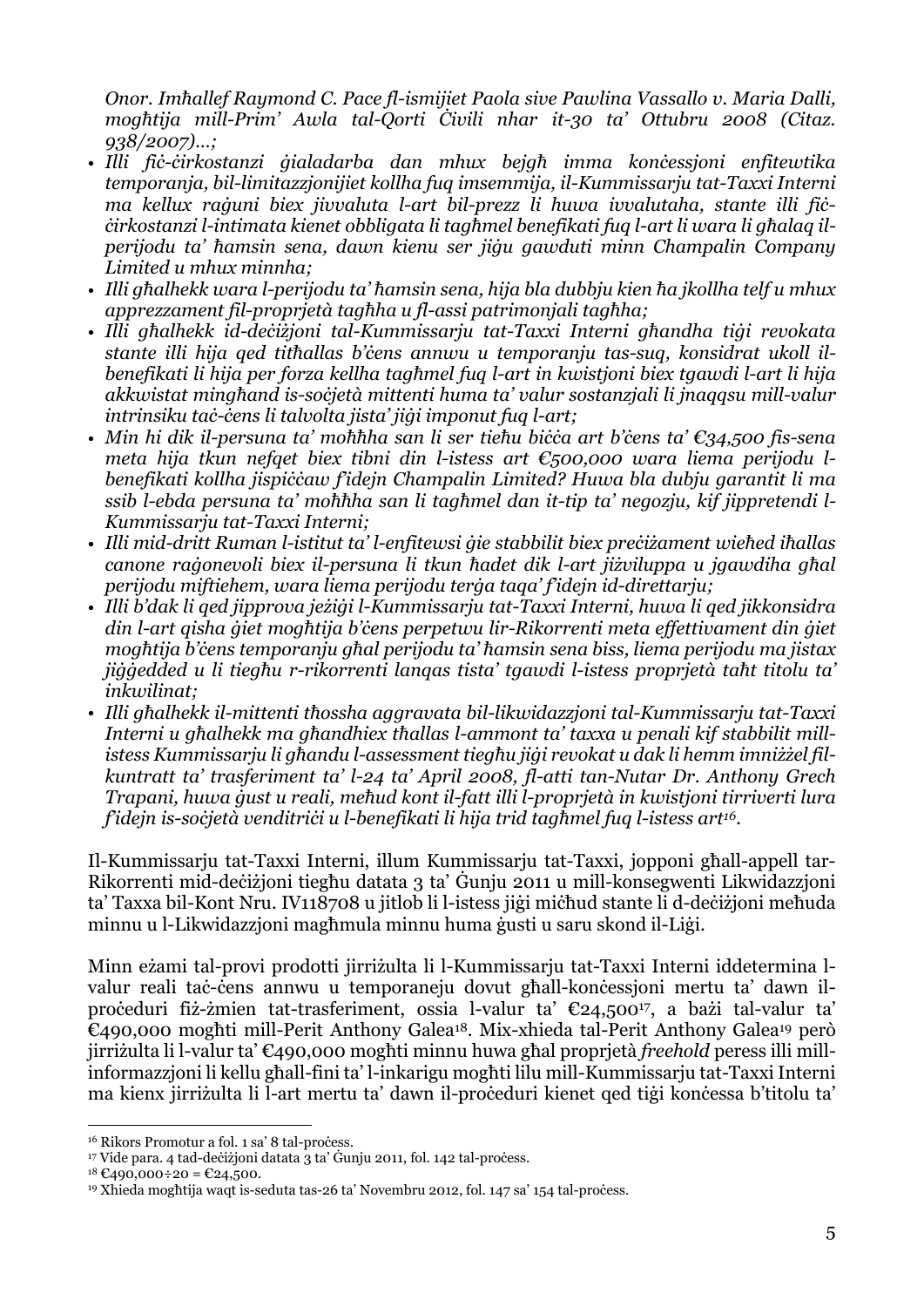ċens temporaneju għall-perijodu ta' ħamsin sena dekoribbli mill-24 ta' April 2008. Mistoqsi mit-Tribunal *kemm-il darba kont tiġi infurmat biċ-ċens u fil-fatt ikkonferma li kien hemm* tali cens, il-prezz kien jongos? il-Perit Galea bla ezitazzjoni ta' xejn wiegeb iva kien jongos ... Ghal hamsin sena la hu ftit u langas hu hafna, jigifieri jorhos imma mhux ser jorhos, kif *ġia għedt qabel mhux ħa jorħos bin-nofs20*.

Fid-dawl tal-fatt li l-istima tal-Kummissarju tat-Taxxi Interni, illum Kummissarju tat-Taxxi, taċ-ċens annwu u temporaneju dovut għall-konċessjoni in ezami, hija hekk ibbażata fuq stima ta' proprjetà *freehold* u mhux fuq stima ta' proprjetà konċessa b'titolu ta' enfitewsi temporaneja għall-perijodu ta' ħamsin sena dekoribbli mid-data tal-konċessjoni, ma jistax għajr li jirriżulta li dik l-istima determinata mill-Kummissarju u l-konsegwenti Likwidazzjoni ta' Taxxa minnu maħruġa fil-konfront tar-Rikorrenti huma eċċessivi. Konferma ta' l-eċċessività ta' l-istima tal-Kummissarju tat-Taxxi Interni u tal-konsegwenti Likwidazzjoni ta' Taxxa maħruġa minnu fil-konfront tar-Rikorrenti tirriżulta mir-Relazzjoni ta' l-Assistent tat-Tribunal il-Perit Elena Borg Costanzi a fol. 164 sa' 166 tal-process u mir-Relazzioni ulterjuri tagħha a fol. 182 u 183 tal-process.

Fit-18 ta' April 2013 l-Assistent tat-Tribunal il-Perit Elena Borg Costanzi ippreżentat Relazzjoni fejn ikkonstatat u kkonkludiet is-segwenti: *it-Tribunal apponta l-esponenti biex* taghti l-valur tat-trasferiment b'enfitewsi temporanja ghal perijodu ta' hamsin sena ghall*porzjoni ta' art il-Madliena, illi għandha kejl ta' madwar 944.08 metru kwadru u sar* access fid-19 ta' Dicembru 2012. Illi prezenti anall-access kien hemm Caroline Balzan u Chris Balzan kif ukoll Charles Cassar għas-soċjetà Rikorrenti<sup>21</sup>. Ma kien preżenti ħadd ghall-intimat. Illi l-kuntratt sar fl-24 ta' April 2008 u l-esponenti ghandha taghti valur *reali tat-trasferiment għal dak il-perijodu. Illi l-fond jikkonsisti f'biċċa art fabbrikabbli* bejn Trig Esprit Balzan u Trig il-Veduta go żona magħrufa bħala Trig il-Majjistral, Ta' *Stronka, il-Madliena. Illi skond il-Pjan Lokali tal-MEPA wieħed jista' jibni semi-detached villa b'ċertu restrizzjonijiet bħalma ġew imposti u trattati fil-permess tal-fond stess b'referenza PA4434.07. Illum tletin fil-mija ta' l-arja hija mibnija. Dan huwa l-massimu illi jista' jinbena skond ir-regolamenti tal-MEPA. L-esponenti kkunsidrat il-provi u x-xhieda* fil-process, hadet in konsiderazzjoni d-dags ta' l-art u l-forma triangolari taghha, kif ukoll il-fatt illi l-art biss inghatat b'koncessjoni enfitewtika temporaneja ghal hamsin sena, *versu ċ-ċens annwu u temporanju ta' Ewro 2,330 fis-sena pagabbli kull sitt xhur bilquddiem bl-obbligu li s-soċjetà rikorrenti tagħmel benefikati ta' mhux inqas minn Ewro* 116,468.67 u illi jinbena dar fug l-istess fond fi zmien massimu ta' hames snin mid-data tal*kuntratt. Illi fl-opinjoni ta' l-esponenti, il-valur ta' l-akkwist ta' l-art il-Madliena, illi ġie trasferit fl-2008 kif deskritt u bil-kondizzjonijiet kollha fil-kuntratt tan-Nutar Anthony Grech Trapani, huwa ta' mija u ħamsin elf Ewro (€150,000)22.*

Huwa evidenti li f'din ir-Relazzjoni tagħha l-Perit Elena Borg Costanzi tat il-valur ta' l-utile dominju temporaneju ta' l-art in kwistjoni mentri fil-każ in eżami il-valur meħtieġ huwa dak taċ-ċens annwu u temporaneju stante li bl-att ta' l-24 ta' April 2008 fl-atti tan-Nutar Anthony Grech Trapani ma ġiex trasferit l-utile dominju temporaneju fuq il-proprjetà iżda ġiet ikkreata konċessjoni ta' enfitewsi temporaneja għal perijodu ta' ħamsin sena dekoribbli mid-data ta' l-att kostituttiv. Huwa evidenti għalhekk li r-Relazzjoni tal-Perit Borg Costanzi ma kenitx kompluta u kien jonqos il-pass ulterjuri li jiġi determinat il-valur taċ-ċens annwu u temporaneju, determinazzjoni li fuq direzzjoni tat-Tribunal saret fir-Relazzjoni ulterjuri tal-Perit Borg Costanzi fejn appuntu kkonstatat u kkonkludiet illi: *fl-opinjoni ta' l-esponenti,*

<sup>&</sup>lt;sup>20</sup> Fol. 150 u 151 tal-process.

<sup>&</sup>lt;sup>21</sup> Is-sočjetà Champalin Company Limited, soċjetà Rikorrenti fil-proċeduri fl-ismijiet "Champalin Company Limited v. Kummissarju tat-Taxxi" Rik. Nru. 185/11.

 $22$  Fol. 164 u 165 tal-process.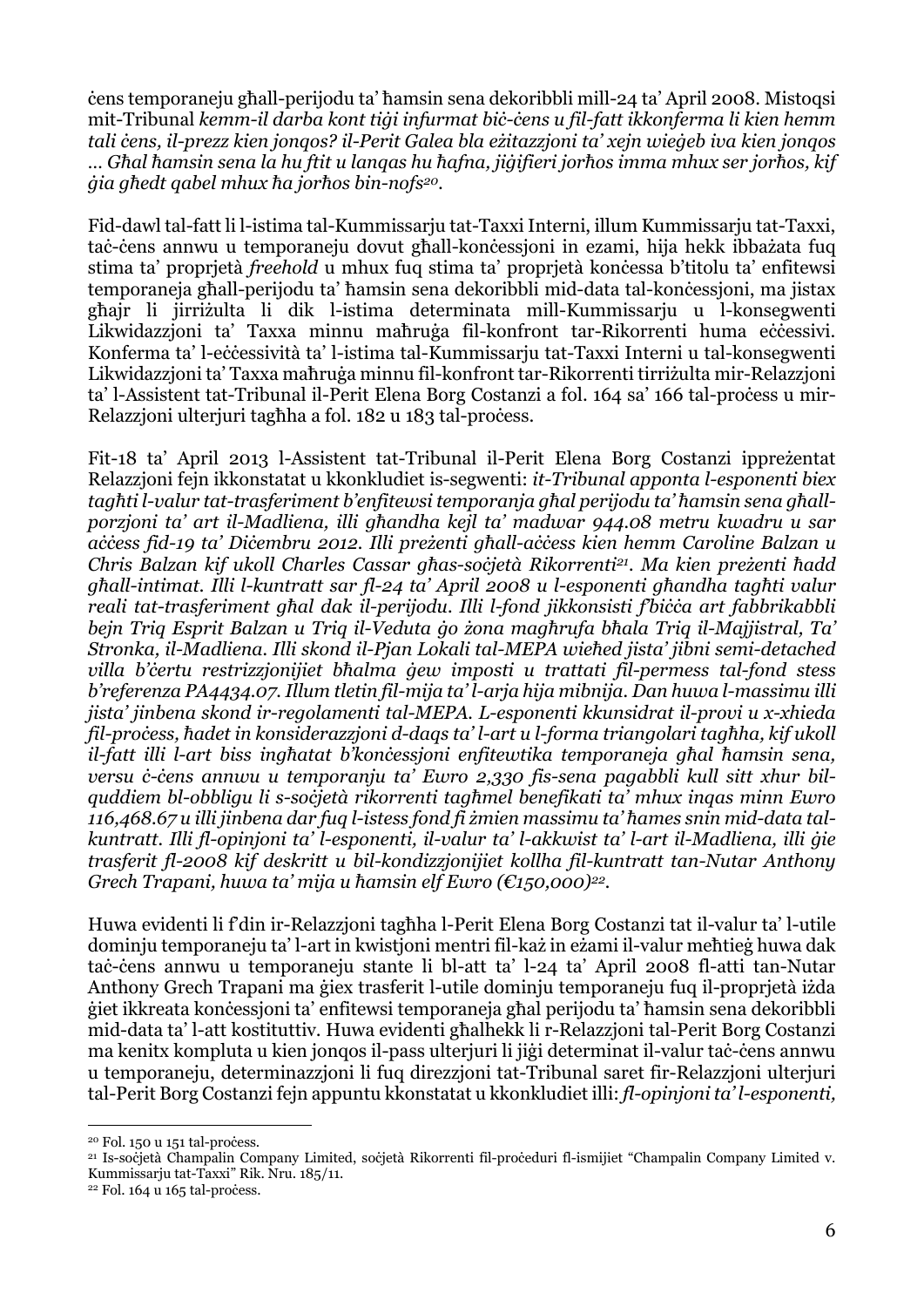## dan il-valur ta' cens annwu huwa ta' 5% tal-valur ta' l-art, kif deskritt fir-rapport ta' l*esponenti datat 9 ta' Frar 2013 (€150,000) u huwa ta' Ewro 7,50023*.

It-Tribunal iħoss li hawn huwa opportun jiġi osservat li kuntrarjament għal dak pretiż mir-Rikorrenti waqt is-seduta tad-9 ta' Marzu 201524, l-ewwel Relazzjoni tal-Perit Borg Costanzi ma kenitx, u ma hijiex, żbaljata iżda, jiġi ribadit, ma kenitx kompluta u kien jonqos il-pass ulterjuri tad-determinazzjoni taċ-ċens annwu u temporaneju dovut għal dik il-konċessjoni. Konsegwentement għalhekk u kuntrarjament għal dak pretiż mir-Rikorrenti, ir-Relazzjoni ulterjuri tal-Perit Borg Costanzi ma hijiex *ultra vires* u fiha ma qed jiġu varjati ebda valuri iżda sempliċement ġie determinat il-valur taċ-ċens annwu u temporaneju a bażi tal-valur ta' l-utile dominju temporaneju. Fid-dawl ta' dan ukoll lanqas ma hija sostenibbli u ġustifikata l-kontestazzjoni tar-Rikorrenti li *gjaladarba l-ewwel stima kienet żbaljata u ġiet hekk dikjarata mill-atti, din ma tistax tiġi varjata stante illi l-istima magħmula middipartiment diġa ma tikkumbaċjax ma' l-istima tal-Perit tat-Tribunal u għalhekk it-talbiet* tal-Kummissarju tat-Taxxi ma jistghux jigu milgugha abbażi la ta' l-ewwel stima u langas *tat-tieni stima25.*

Ir-Rikorrenti evidentement tippretendi li siccome l-istima tal-Perit Anthony Galea rriżultat eċċessiva u b'hekk il-konsegwenti deċiżjoni tal-Kummissarju tat-Taxxi datata 3 ta' Ġunju 2011 u l-Likwidazzjoni ta' Taxxa bil-Kont Nru. IV118708 huma eċċessivi wkoll, u dana anke fid-dawl tar-Relazzjonijiet tal-Perit Elena Borg Costanzi li a loro volta qed jiġu kontestati mir-Rikorrenti, l-appell tagħha għandu jiġi awtomatikatment milqugħ. Tali pretensjoni però ma tistax treġi stante li a tenur ta' l-Artikolu 58(4) tal-Kap. 364 tal-Liġijiet ta' Malta *bla ħsara għad-disposizzjonijiet tas-subartikolu (3)* [l-oneru tal-prova li l-istima hija eċċessiva jinkombi fuq it-*taxpayer*] *it-Tribunal għandu jikkonferma, inaqqas, iżid jew jannulla l-*.<br>likwidazzioni jew jagħmel dak l-ordni d̃warha li jidhirlu xieraq, izda kull tnaqqis jew zieda bhal dawk jistahu jsiru biss dwar dawk il-kapijiet tad-deciżjoni tal-Kummissarju li kontra *tagħhom ikun sar appell.*

Minn din id-disposizzjoni tal-Liġi jirriżulta b'mod ċar li t-Tribunal jista' - fejn ikun hemm provi sodisfaċenti għal hekk, hekk kif inhu l-każ fil-każ in eżami - jissostitwixxi ddiskrezzjoni tiegħu għal dik tal-Kummissarju tat-Taxxi u b'hekk f'każ li l-Likwidazzjoni ta' Taxxa tirriżulta eċċessiva, bħalma huwa l-każ fil-każ in eżami, Huwa ma huwiex ristrett u limitat li semplicement jannulla tali Likwidazzjoni iżda jista' - jekk jirriżultalu li jista' u għandu jagħmel hekk, hekk kif inhu l-każ fil-każ in eżami - jnaqqas tali Likwidazzjoni biex b'hekk it-*taxpayer* effettivament iħallas dak minnu dovut lill-erarju pubbliku.

Fil-fehma tat-Tribunal fil-każ in eżami ċ-ċens annwu u temporaneju ta' €7,500 determinat mill-Assistent Tiegħu l-Perit Elena Borg Costanzi jirrispekkja l-valur reali taċ-ċens annwu u temporaneju dovut għall-art konċessa lir-Rikorrenti ferm iktar miċ-ċens annwu u temporaneju dikjarat fil-kuntratt fl-atti tan-Nutar Anthony Grech Trapani datat 24 ta' April 2008.

Ma hemmx dubju li fil-konsiderazzjonijiet tagħha l-Perit Borg Costanzi ħadet in konsiderazzjoni l-fatt li l-konċessjoni hija waħda temporaneja għal perijodu ta' ħamsin sena dekoribbli mill-24 ta' April 2008, li mill-art kollha konċessa lir-Rikorrenti, liema art għandha forma triangolari, parti minnha biss tista' tiġi żviluppata - senjata 30% ta' l-art - u li l-żvilpp li jista' jsir fuq l-art hu soġġett għal restrizzjonijiet imposti mill-Awtorità kompetenti. Ħadet in konsiderazzjoni ukoll il-fatt li r-Rikorrenti a spejjeż tagħha kellha

<sup>&</sup>lt;sup>23</sup> Fol. 182 u 183 tal-process.

<sup>&</sup>lt;sup>24</sup> Fol. 180 tal-process.

<sup>&</sup>lt;sup>25</sup> Verbal tas-seduta tad-9 ta' Marzu 2015, fol. 180 tal-process.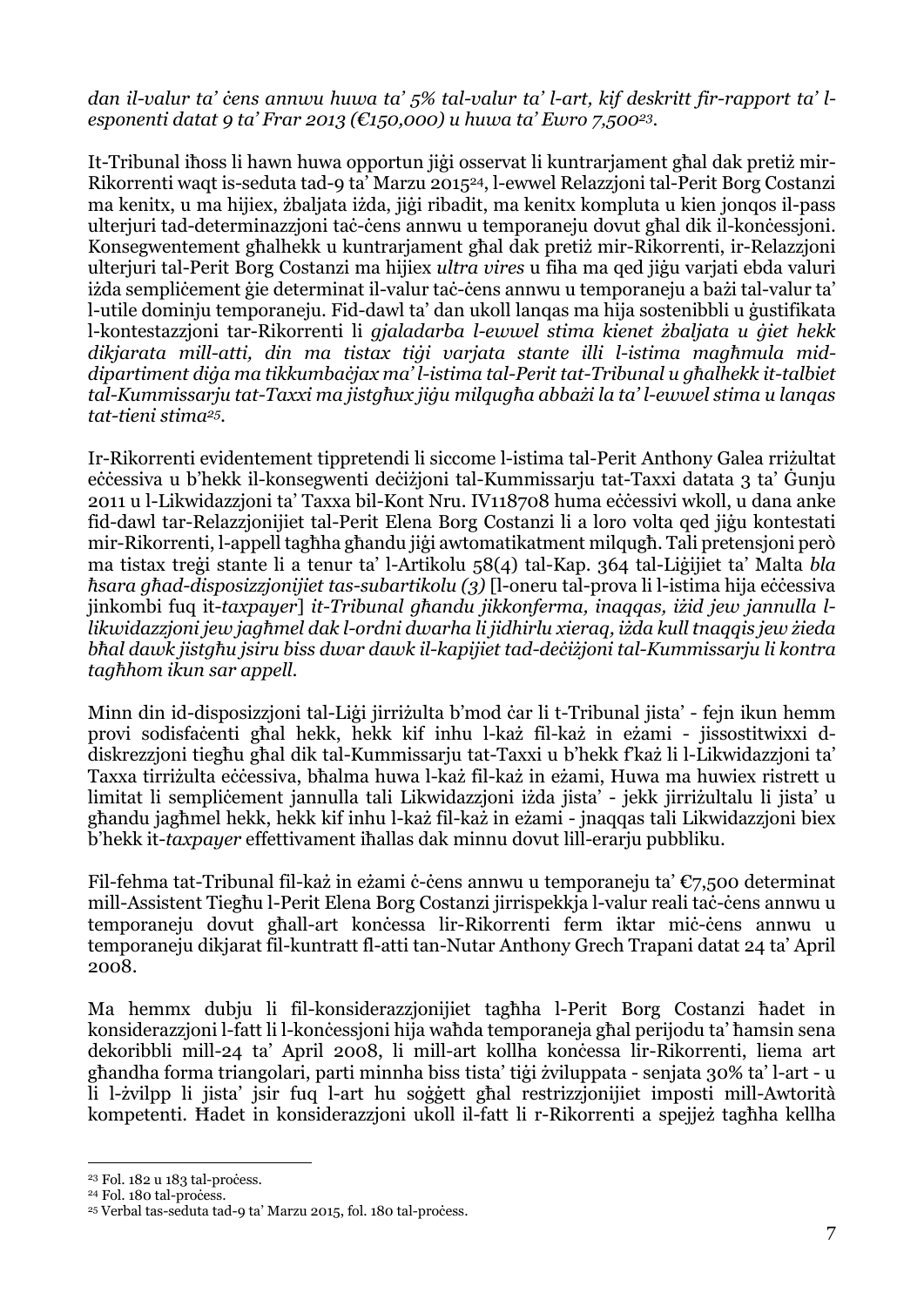tagħmel benefikati permanenti konsistenti fil-bini ta' semi-detached villa b'valur ta' mhux inqas minn €116,468.87 fi żmien ħames snin mid-data tal-kuntratt.

Apparte l-element ta' temporanejtà tal-konċessioni u l-implikazzjonijiet ġuridići ta' l-istess, li jiġi ribadit ittieħdu in konsiderazzjoni mill-Perit Borg Costanzi fil-konsiderazzjonijiet tagħha sabiex finalment waslet għall-valur taċ-ċens annwu u temporaneju dovut għallkonċessjoni in kwistjoni, ir-Rikorrenti tisħaq fuq il-valur tal-benefikati magħmula minnha fuq l-art in kwistjoni biex issostni l-affermazzjoni tagħha li ċ-ċens anwu u temporaneju dikjarat ta' €2,330 huwa ġust u reali. Fir-Rikors promotur fil-fatt ir-Rikorrenti tippremetti li: *in effetti kellha tagħmel benefikati fuq l-istess art ta' €116,468.67 meta effettivament hija*  $q$ hamlet benefikati skond ričevuti ta' čirka  $\epsilon$ 500,000 ... Illi ghalhekk id-dečižjoni tal-Kummissariu tat-Taxxi Interni aħandha tiai revokata stante illi hija ged titħallas b'cens *annwu u temporanju tas-suq, konsidrat ukoll il-benefikati li hija per forza kellha tagħmel fuq l-art in kwistjoni biex tgawdi l-art li hija akkwistat mingħand is-soċjetà mittenti huma* ta' valur sostanzjali li jnaggsu mill-valur intrinsiku tac-cens li talvolta jista' jigi imponut fug l-art. Min hi dik il-persuna ta' moħħha san li ser tieħu biċċa art b'ċens ta' €34,500 fis*sena meta hija tkun nefqet biex tibdni din l-istess art €500,000 wara liema perijodu lbenefikati kollha jispiċċaw f'idejn Champalin Limited? Huwa bla dubju garantit li ma ssib l-ebda persuna ta' moħħha san li tagħmel dan it-tip ta' negozju, kif jippretendi l-Kummissarju tat-Taxxi Interni26.*

Fil-fehma tat-Tribunal però ċ-ċens annwu u temporaneju pertinenti għall-konċessjoni partikolari għandu jirrifletti l-kondizzjonijiet tal-konċessjoni u mhux dak li ċ-ċenswalist jista' minn jeddu jagħżel li jagħmel tul il-kors ta' l-istess konċessjoni fir-rigward ta' l-iżvilupp ta' benefikati fuq l-art konċessa lilu. B'hekk iċ-ċens annwu u temporaneju għandu jirrifletti - fost aspetti oħra - il-kondizzjoni espressa fil-kuntratt fl-atti tan-Nutar Anthony Grech Trapani datat 24 ta' April 2008 fis-sens illi: *tobbliga ruħha l-konċessjonarja li fiż-żmien ħames snin mid-data hawn kalendata tagħmel benefikati permanenti edilizji konsistenti* fil-bini ta' semi detached villa bil-valur ta' mhux ingas minn mija u sittax-il elf. erba' mija u tmienja u sittin Euro u seba'u sitting centezmu ( $\epsilon$ 116,468.67), ga hamsin elf lira ta' Malta *(Lm50,000)<sup>27</sup> ,* u mhux tant il-fatt li r-Rikorrenti spiċċat biex minn jeddha nefqet €500,000 f'benefikati edilizji fuq l-art in kwistjoni.

Fid-dawl ta' dan kollu għalhekk it-Tribunal itenni li ċ-ċens annwu u temporaneju ta'  $\epsilon_{7,500}$ determinat mill-Assistent Teigħu l-Perit Elena Borg Costanzi jirrifletti ferm iktar l-valur reali taċ-ċens annwu u temporaneju dovut għall-konċessjoni mertu ta' dawn il-proċeduri milli ċ-ċens annwu u temporaneju dikjarat ta' €2,330. Għaldaqstant a tenur ta' l-Artikolu 40 u 52(1) u (4) tal-Kap. 364 tal-Liġijiet ta' Malta kif applikabbli fl-2008, ir-Rikorrenti għandha tħallas it-taxxa fuq il-valur addizzjonali taxxabbli flimkien mat-taxxa addizzjonali f'ammont daqs it-taxxa dovuta.

Il-valur addizzjonali taxxabbli fuq liema r-Rikorrenti għandha tħallas taxxa a tenur ta' l-Artikolu 40 u 52(1) tal-Kap.364 tal-Liġijiet ta' Malta kif applikabbli fl-2008 huwa **€5,100**<sup>28</sup> u b'hekk it-taxxa dovuta tammonta għal **€3,060**<sup>29</sup> u b'applikazzjoni ta' l-Artikolu 52(4) tal-Kap. 364 tal-Liġijiet ta' Malta t-taxxa addizzjonali dovuta tammonta għal **€3,060**. Fid-dawl ta' dan għalhekk il-Likwidazzjoni ta' Taxxa bil-Kont Nru. IV118708 maħruġa mill-Kummissarju tat-Taxxi Interni fil-konfront tar-Rikorrenti in segwitu għad-deċiżjoni tat-3 ta' Ġunju 2011 għandha tonqos b'dana li l-valur addizzjonali taxxabbli jkun jirrifletti l-valur ta'

 $26$  Para. 4 u 16, 17 tar-Rikors promotur, fol. 2 u 7 tal-process.

<sup>&</sup>lt;sup>27</sup> Klawsola 3 tal-konċessjoni enfitewtika, fol. 158 tal-proċess.

<sup>28</sup> €7,500 x 85% = €6,375 - kwindi japplika l-Artikolu 52(1) tal-Kap. 364 tal-Liġijiet ta' Malta. €7,500 - €2,400 [il-valur in bażi għal liema fil-kuntratt inħadmet it-taxxa dovuta] = €5,100 differenza fil-valuri fuq liema titħallas it-taxxa ta' 60%.  $2960\%$  ta'  $C_5$ , 100.